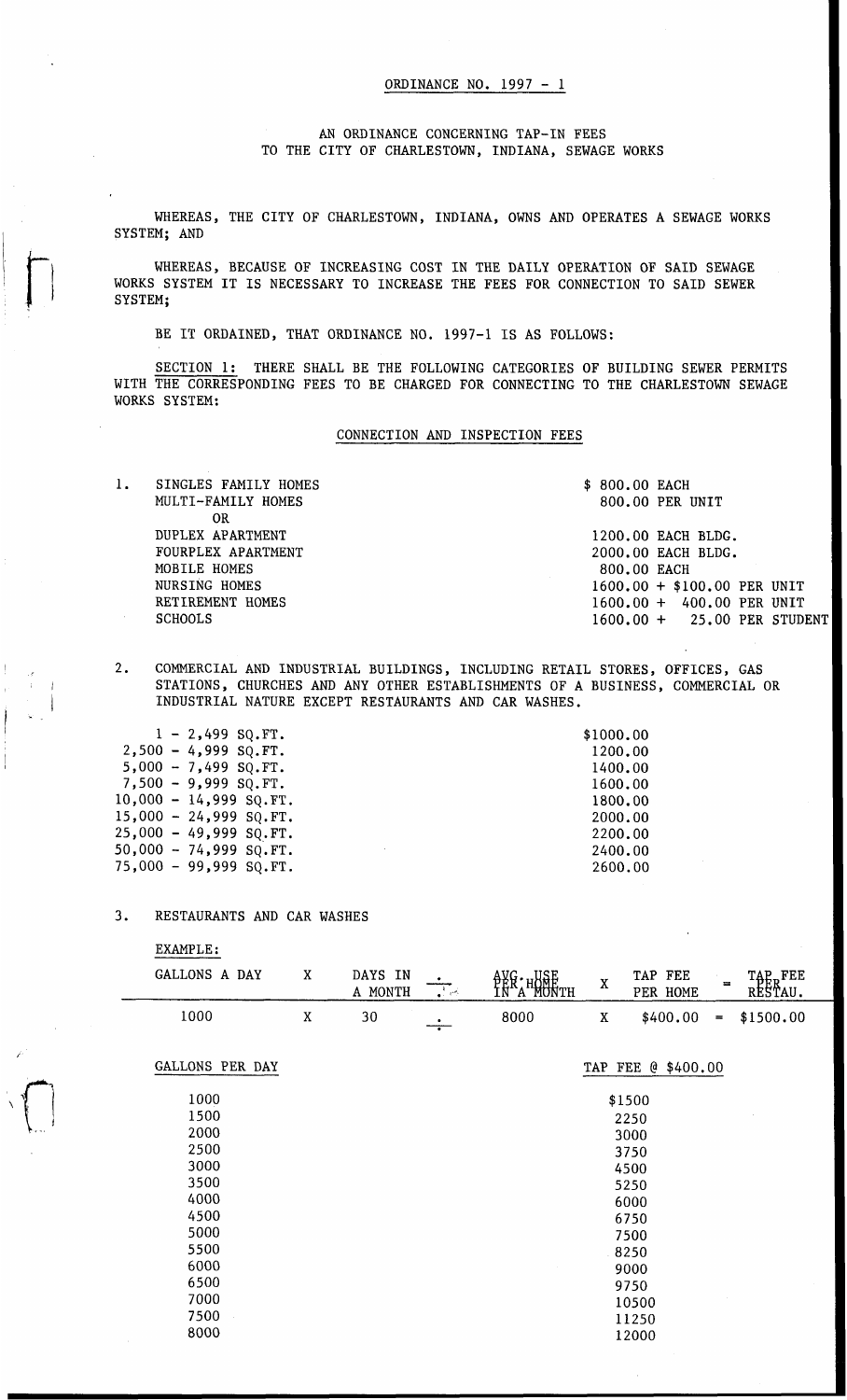EX :

| GALLONS PER DAY | TAP FEE @ \$400.00 |
|-----------------|--------------------|
| 8500            | \$12750            |
| 9000            | 13500              |
| 9500            | 14250              |
| 10000           | 15000              |

## SUGGESTIONS:

- A. A HOOK-UP FEE IS REQUIRED IF ADDING A NEW HOME OR BUSINESS TO A PRIVATE LINE THAT IS ALREADY HOOKED-UP TO CHARLESTOWN SEWER SYSTEM.
- B. A HOOK-UP FEE MAY BE REQUIRED WHEN CHANGING AN EXISTING HOME OR BUSINESS TO A DIFFERENT CATEGORY.
- *4.* FOR ANY BUILDING VACANT LONGER THAT TWO (2) YEARS THERE SHALL BE PAID A \$800.00 RE-CONNECT FEE.
- 5. THE FEE FOR SERVICE RELOCATION SHALL BE \$200.00
- 6. A SINGLE-FAMILY EQUIVALENT (SFE) SHALL BE DEFINED AS THE AVERAGE AMOUNT OF WATER FOR A SINGLE FAMILY HOME USING (8,000) PER MONTH.
- 7. ANY PERSON OR COMPANY CONNECTING TO THE SEWAGE WORKS SYSTEM WITHOUT A PERMIT SHALL BE FINED UP TO \$2,500.00.

A PERMIT FEE IN ACCORDANCE WITH THE FEE CONNENTION CHARGES HEREIN, FOR RESIDENT-IAL, COMMERCIAL AND INDUSTRIAL SEWER CONNECTION SHALL BE PAID TO THE SEWAGE WORKS DEPARTMENT AT THE TIME THE APPLICATION IS FILED.

THE FOLLOWING WILL BE EXCEPTED FROM THIS NEW ORDINANCE CONCERNING INCREASED TAP-IN FEES:

A. FOR ANY STRUCTURE WITHIN THE CITY OF CHARLESTOWN, INDIANA WHICH HAS BEEN IN EXISTANCE MORE THAT FIVE (5) YEARS PRIOR TO THE ADOPTION OF THIS ORDINANCE AND WHICH HAS BEEN WITHIN THREE HUNDRED (300) FEET OF AN EXISTING SEWER LINE, BUT HAS NOT BEEN CONNECTED TO THAT SEWER, THERE SHALL BE ALLOWED A PERIOD OF ONE (1) YEAR FROM NOTICE OF REQUIREMENT TO CONNECT.

B. THE PAYMENT OF THE APPROPRIATE CONNECTION FEE FROM THE FEE SCHEDULE SET OUT IN THIS ORDINANCE SHALL BE REQUIRED FOR ANY STRUCTURE ERECTED IN THE CITY OF CHARLESTOWN, INDIANA, AFTER THE ADOPTION OF THIS ORDINANCE.

C. THE PAYMENT OF THE APPROPRIATE CONNECTION FEE HEREIN SET FORTH SHALL BE REQUIRED FOR CONNECTION OF ANY STRUCTURE OUTSIDE THE BOUNDARIES OF THE CITY OF CHARLESTOWN, INDIANA TO THE CITY'S SEWER SYSTEM.

NOTICE: THE TERM "NOTICE" OR "NOTIFICATION" AS USED IN THIS ORDINANCE SHALL MEAN WRITTEN NOTICE SENT BY UNITED STATES MAIL TO THE LAST KNOWN ADDRESS OF THE RECORD OWNER OF THE STRUCTURE.

SO ADOPTED ON THIS  $\frac{671}{\sqrt{21}}$  DAY OF  $\frac{74\sqrt{44444}}{2}$ , 1997.

*Mayor Bob Braswell*  Mayor BOB BRASWELL

ATTEST: ATTEST:<br>*Sharon Barnes, Clerk-Treasurer* 

*u& Tackett*  WARD TACKET Mece P **BRUCE BOTTORFI**